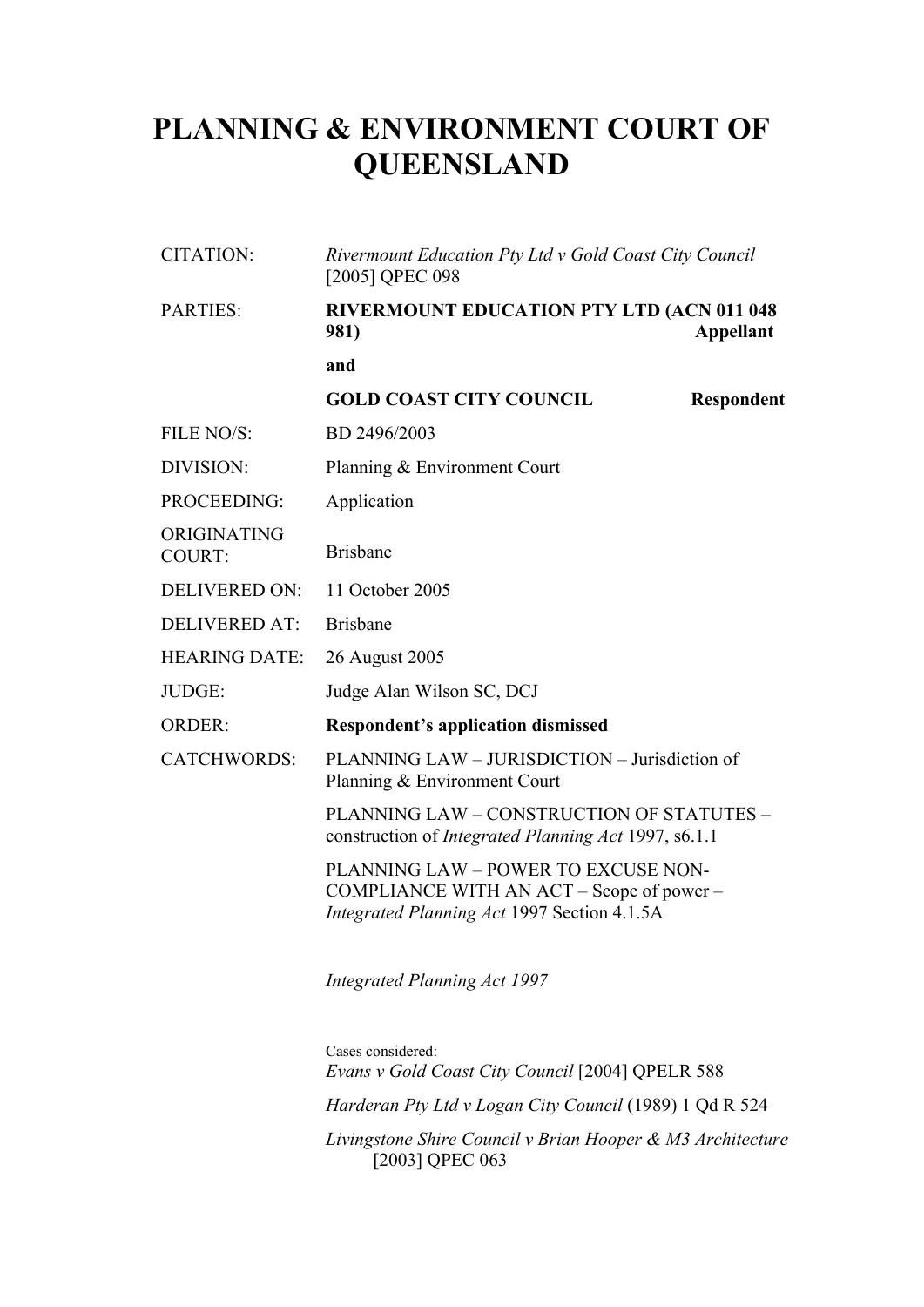|                    | Oakden Investments Pty Ltd v Pine Rivers Shire Council<br>$(2003)$ 2 Qd R 539 |
|--------------------|-------------------------------------------------------------------------------|
|                    | Silva & Fantin v Cairns City Council [2002] QPELR 201                         |
| COUNSEL:           | Mr. J. Houston for the Appellant                                              |
|                    | Mr. W G. Everson for the Respondent                                           |
| <b>SOLICITORS:</b> | Phillips Fox for the Appellant                                                |
|                    | McCullough Robertson for the Respondent                                       |

- [1] Rivermount College is a primary and secondary school at Yatala, with 800 students. It opened in 1992. Its primary access is via Rivermount Drive, but since 1998 its representatives have been engaged in discussions with Council officers about opening up another access via an unmade road from Belair Drive. In 2000 Rivermount formally sought permission to construct that road, and the following year the Council granted a preliminary approval.
- [2] Subsequently, Council sought to resile from that approval after receiving a petition against it from local residents. In 2003, when the preliminary approval would have lapsed, Rivermount asked for an extension. Council refused, saying it would be futile, since the original application and preliminary approval were invalid because Rivermount had not obtained, as it should, the consent of the owner of the land – the State. Rivermount took that to be a form of deemed refusal and bought this appeal.
- [3] Council now raises, as a preliminary point, the contention that the appeal itself is not within the jurisdiction of this court. It also contends the court has no power to permit works on a road reserve; that the preliminary approval was unlawful and invalid without the written consent of the owner; and, that Rivermount's request to extend the currency period of the preliminary approval was not, in the absence of that consent, properly made.
- [4] Ownership of roads is vested, in Queensland, in the State<sup>1</sup>. It is common ground that Rivermount's application for a development permit to build the road was not accompanied by the written consent of the State of Queensland, as required by the *Integrated Planning Act* 1997, s 3.2.1(3). In preceding discussions, Council had never suggested that was required, and did not raise it before granting the preliminary approval, presumably because it did not believe consent was necessary.
- [5] The belief is not surprising: under the *Local Government Act* 1993, s 901, a local authority has control of roads and the capacity to take all steps for their construction and improvement – as Council advised Rivermount in a letter of 29 November 1999, before the application was lodged.
- [6] Much later, when the matter was raised with it, the State (in the guise of the Department of Natural Resources and Mines) advised that if its consent had been sought, it would have been given<sup>2</sup>.

<sup>1</sup> *Real Property Act*, 1861, Section 119; *Land Act* 1994, Sections 94 & 95; *Land Title Act*, Section 2000

<sup>2</sup> letter Department of Natural Resources and Mines to Phillips Fox, 28 August 2003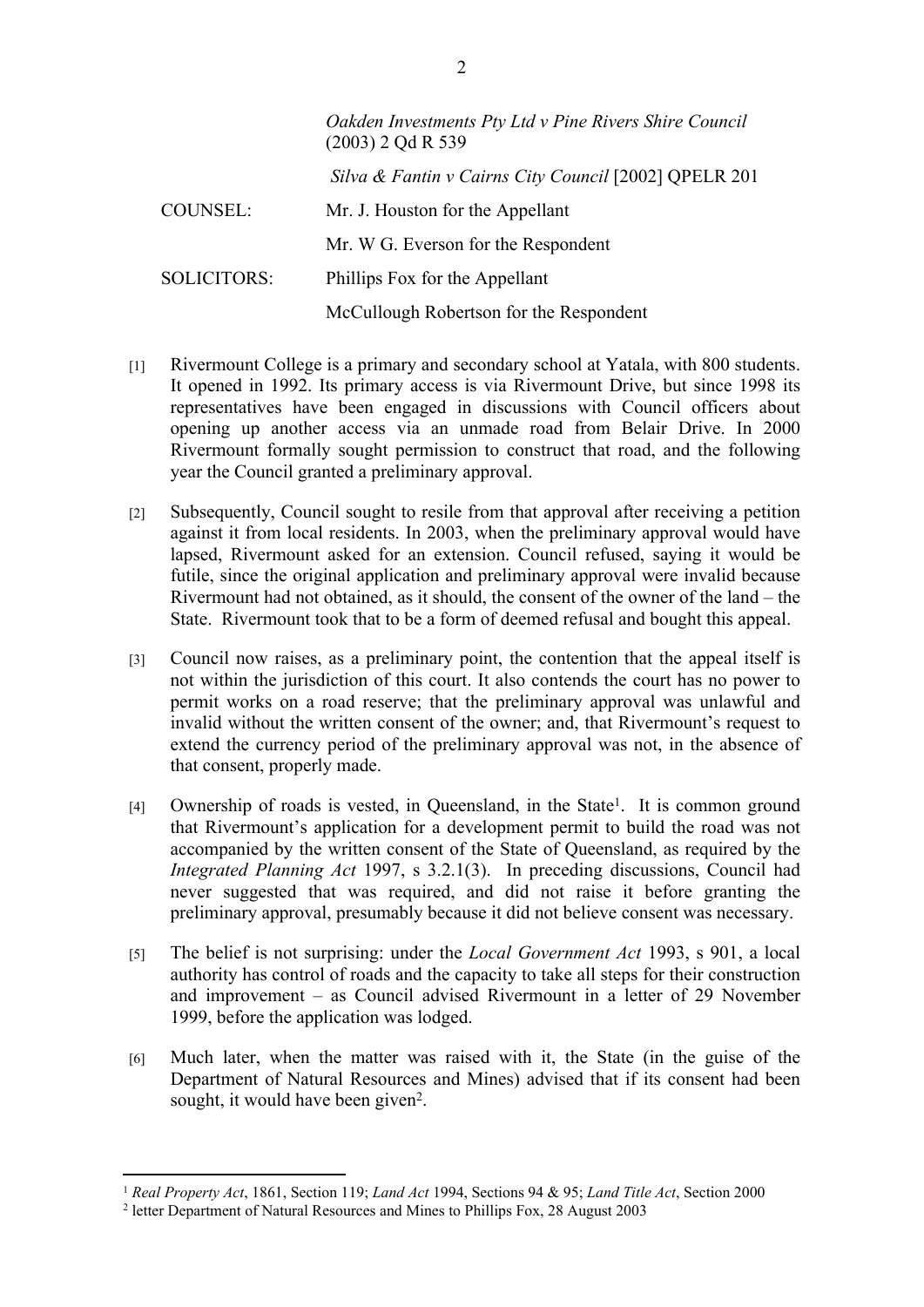- [8] Although Rivermount lodged a form of application now used under the IPA process (IDAS), correspondence which preceded and accompanied Rivermount's application contained references to the Local Law, of which both parties were plainly aware. There is no suggestion the form did not contain information, or address matters, in the sufficiency required under that Law.
- [9] Certainly, Council did not raise the matter, and seems to have been quite untroubled by it, when advising Rivermount<sup>3</sup> that it had granted a preliminary approval<sup>4</sup> for operational works to construct the access road, subject to specified conditions including the lodgement of an application for operational works which would include detailed engineering drawings. Council did not, and could not, contend that the process actually used deviated from that which might have occurred under Local Law No.11, in any way which caused prejudice to it.
- [10] Council now says, however, that because the local transitional planning scheme in force at the time did not include roads in any of its zones, applications concerning developments on roads cannot attract the jurisdiction of this court. Council traces a path to this submission through various IPA provisions<sup>5</sup> but the argument ultimately hinges upon the meaning of the phrase "assessable development" in IPA, which has a definition of it in s6.1.1.
- [11] Under that section, assessable development includes development which under the previous legislation would have required an application to be made for a continuing approval, including development on State land<sup>6</sup>. The inclusion of the latter might appear to go some way to resolving the matter but, because the application lodged by Rivermount does not immediately fall into any of the categories set out in Part 17 of the former planning scheme<sup>7</sup> , and because this process involved, in truth, an application for a permit under Local Law No.11, Council persists with the contention that it does not involve something which can qualify under the definition.
- [12] While it is true that roads were excluded from zones under the former planning scheme<sup>8</sup> they nevertheless remain, of course, a part of the local government area, and subject to specific controls (and powers) in respect of which this Council's predecessor accepted responsibility, under Local Law No.11. The limited construction propounded by Council ignores other provisions of IPA, including

<sup>3</sup> letter 2 April 2001

<sup>4</sup> A *preliminary approval* is a creature of IPA, which approves development but does not authorise its actual occurrence, and requires the applicant to obtain a subsequent development permit.

<sup>5</sup> Sections 3.1.4, 3.1.5, 4.1.2, 4.1.30, 6.1.1, 6.1.2, Schedule 10

 $6$  which would otherwise have been exempt under the former legislation, the local government (Planning  $\&$ Environment) Act 1990

<sup>7</sup> Albert Shire Planning Scheme

<sup>8</sup> Clause 3.2.2